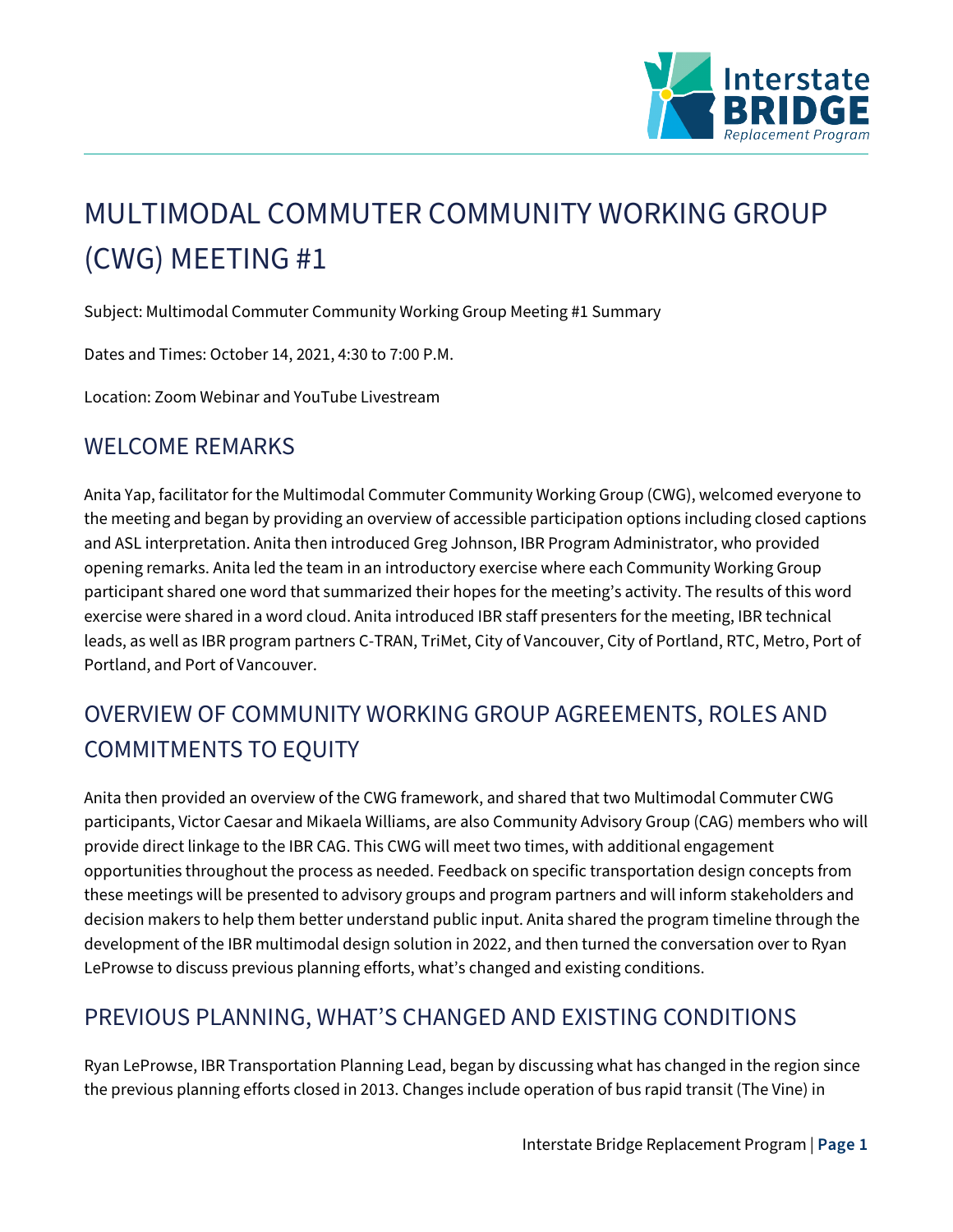

Vancouver, use of bus on I-5 shoulder in Vancouver, ramp meters on interchanges in Vancouver, and changes in existing development. He also described current design assumptions under evaluation by the program and highlighted some of the community values and priorities the program has heard through community engagement efforts.

Ryan then presented results from a survey completed by Multimodal Commuter CWG participants. Survey results told us most participants commute from Washington to Oregon by single-occupancy vehicle. Some participants use public transit or active transportation to cross the bridge, or a combination of two or more modes. Most participants start their trip between 6:00 – 8:00 a.m. and begin their return trip home between 3:00 – 6:00 p.m. Ryan confirmed the CWG is representative of the average Interstate Bridge commuter, based on data gathered by the program. Ryan then provided a comprehensive overview of transportation data gathered by the program as it relates to the Interstate Bridge including daily traffic volumes, bottleneck locations, average speed and travel times, vehicles crashes, bridge lifts, transit routes and active transportation counts. The group took a 15-minute break.

## BREAKOUT ROOMS: INTERACTIVE MAPPING EXERCISE

Anita welcomed the participants back to the working group and introduce them to the interactive mapping exercise to be completed in breakout rooms. Each participant was asked to identify locations along their commute path that worked well or needed improvement. The group split into two breakout rooms.

#### Breakout Room Report Out

High-level takeaway:

- Congestion across bridge is difficult
- Desire for enhanced transit options (including light rail)
- The current route for bicyclists is difficult to navigate
- Bridge lifts mostly an issue during personal travel, not necessarily during commute unless you commute during non-peak hours
- Insufficient bus frequency and reliability
- Appreciate great C-TRAN bus drivers
- Electric signage is helpful (for travel times and being notified of accidents)
- Sight distance on bridge is a safety issue
- Group interested in how police and other enforcement agencies are involved in this process
- Freight can cause congestion
- Need for separate merge lanes going southbound on I-5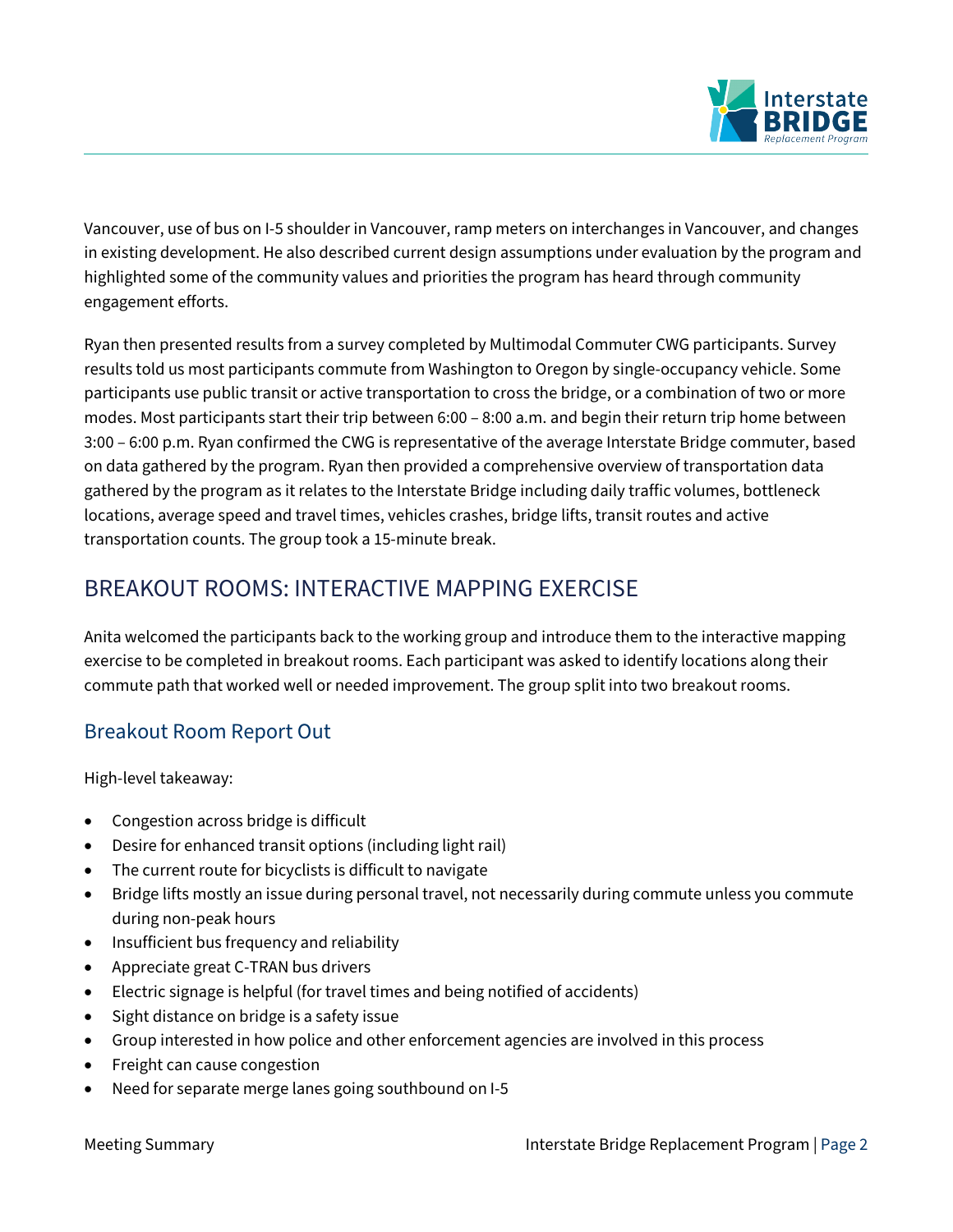

- Construction workers may be commuting across bridge multiple times per day to travel to different sites
- Some participants have turned down jobs due to challenge of commuting across the bridge

### WRAP UP

Anita shared additional engagement opportunities with the group including upcoming advisory group meetings, social media, and the program newsletter, as well as links to the recording of this meeting, meeting material presented, and the program information library. Anita reminded participants about the date and time of the next Multimodal Commuter meeting on Tuesday, November 16, 2021 from 4:30-7:00 PM.

Anita thanked the participants for their time and adjourned the meeting at 7:00 PM.

## MEETING PARTICIPANTS

| Attendees                 | Role/Organization              |
|---------------------------|--------------------------------|
|                           |                                |
| Dale Manz                 | At-Large Community Participant |
| Marie Dodds               | AAA Oregon                     |
| Cecelia Antonio           | At-Large Community Participant |
| Roger Haslett             | At-Large Community Participant |
| Peter Bryant              | At-Large Community Participant |
| Dane Hobbs                | At-Large Community Participant |
| Alejandro (Alex) Arellano | At-Large Community Participant |
| Jim Bennett               | At-Large Community Participant |
| Soren Roth                | At-Large Community Participant |
| Mikaela Williams          | <b>IBR CAG Member</b>          |
| <b>Christine Petty</b>    | At-Large Community Participant |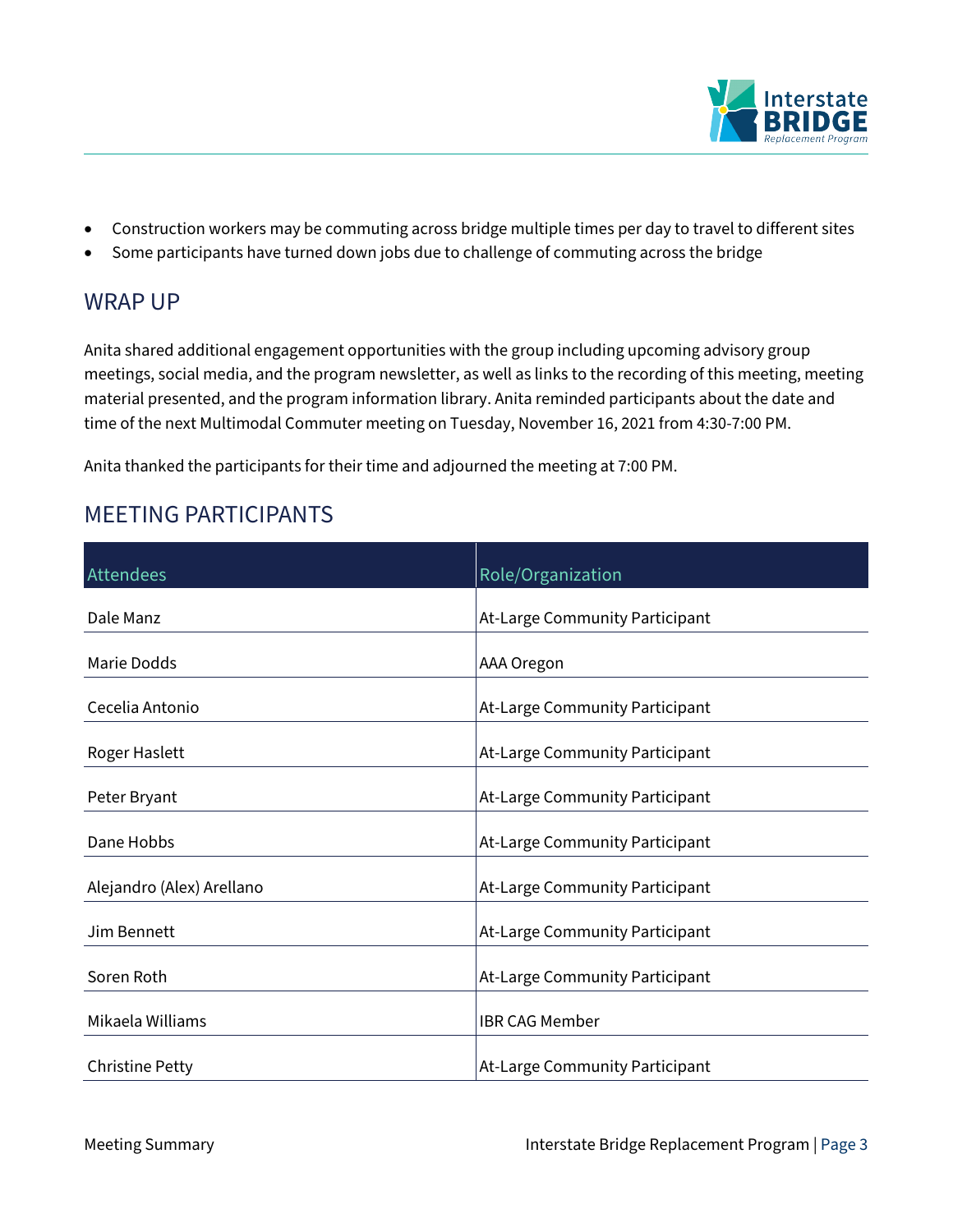

| Attendees              | Role/Organization              |
|------------------------|--------------------------------|
| <b>Victor Caesar</b>   | <b>IBR CAG Member</b>          |
| <b>Henry Miller</b>    | The Street Trust               |
| Steven Koch            | At-Large Community Participant |
| Susan Pitchford        | At-Large Community Participant |
| Steven Goff            | At-Large Community Participant |
| Katherine Kelly        | City of Vancouver              |
| Jennifer Koozer        | <b>TriMet</b>                  |
| Mike Corrente          | <b>TriMet</b>                  |
| Randy Parker           | C-TRAN                         |
| <b>Scott Patterson</b> | C-TRAN                         |

## Facilitators and Presenters

| Attendees     | Role/Organization                |
|---------------|----------------------------------|
| Anita Yap     | Facilitator                      |
| Ryan LeProwse | IBR Technical Lead/Presenter     |
| Greg Johnson  | <b>IBR Program Administrator</b> |
| Casey Liles   | <b>IBR Technical Lead</b>        |
| Vicky Smith   | <b>IBR Technical Lead</b>        |